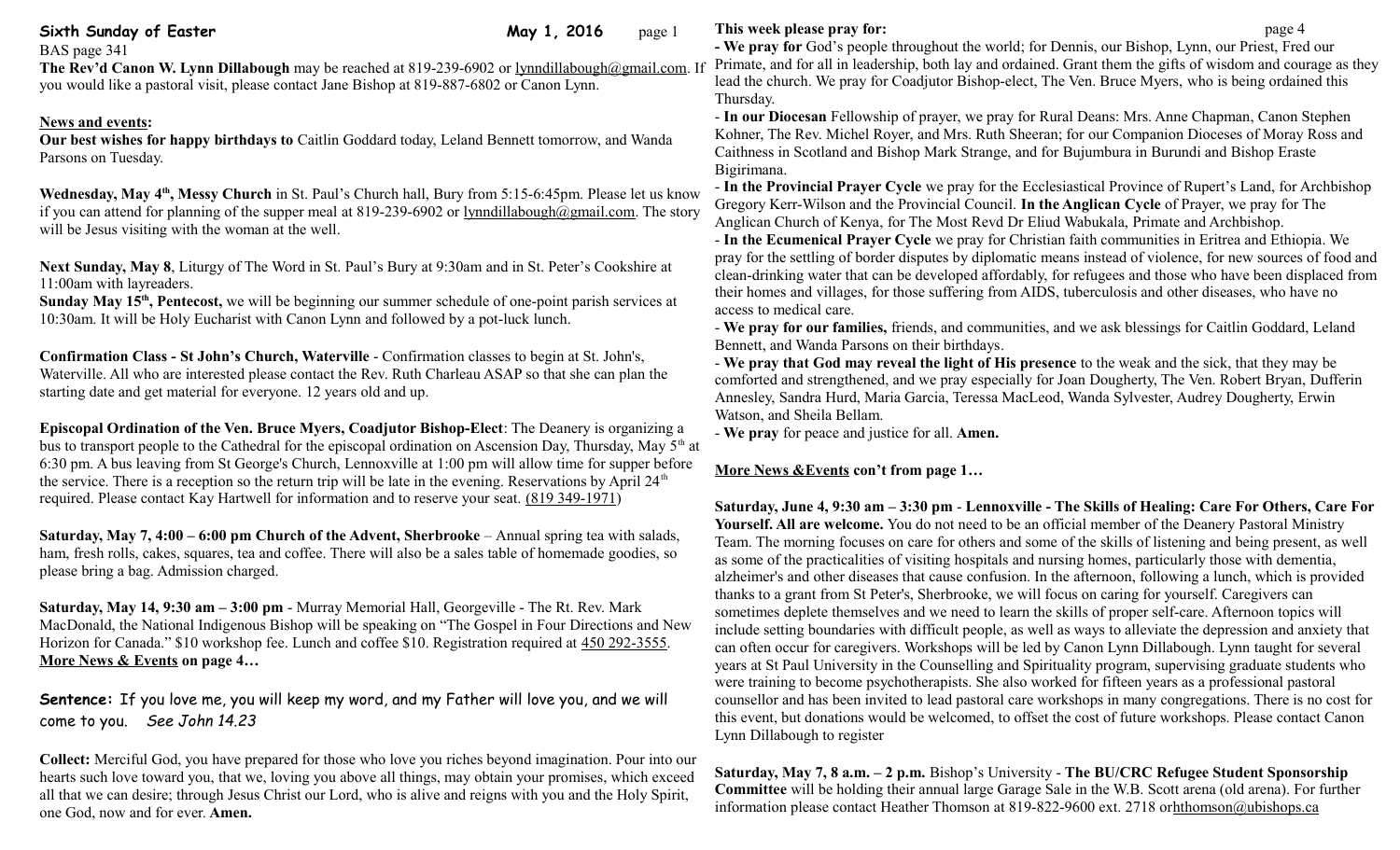**A Reading from the Book of Acts…**In the first book, Theophilus, I wrote about all that Jesus did and taught from the beginning<sup>2</sup>until the day when he was taken up to heaven, after giving instructions through the Holy Spirit to the apostles whom he had chosen.<sup>3</sup>After his suffering he presented himself alive to them by many convincing proofs, appearing to them during forty days and speaking about the kingdom of God.<sup>4</sup>While staying with them, he ordered them not to leave Jerusalem, but to wait there for the promise of the Father. "This," he said, "is what you have heard from me;<sup>5</sup> for John baptized with water, but you will be baptized with the Holy Spirit not many days from now." <sup>6</sup>So when they had come together, they asked him, "Lord, is this the time when you will restore the kingdom to Israel?"<sup>7</sup>He replied, "It is not for you to know the times or periods that the Father has set by his own authority.<sup>8</sup>But you will receive power when the Holy Spirit has come upon you; and you will be my witnesses in Jerusalem, in all Judea and Samaria, and to the ends of the earth."<sup>9</sup>When he had said this, as they were watching, he was lifted up, and a cloud took him out of their sight.<sup>10</sup>While he was going and they were gazing up toward heaven, suddenly two men in white robes stood by them.<sup>11</sup>They said, "Men of Galilee, why do you stand looking up toward heaven? This Jesus, who has been taken up from you into heaven, will come in the same way as you saw him go into heaven." *Acts 1:1-11* 

**Psalm 47** BAS page 764 or **Psalm 93** BAS page 830

**A Reading from the Letter of Paul to the Ephesians…**<sup>15</sup>I have heard of your faith in the Lord Jesus and your love toward all the saints, and for this reason<sup>16</sup>I do not cease to give thanks for you as I remember you in my prayers.<sup>17</sup>I pray that the God of our Lord Jesus Christ, the Father of glory, may give you a spirit of wisdom and revelation as you come to know him,<sup>18</sup>so that, with the eyes of your heart enlightened, you may know what is the hope to which he has called you, what are the riches of his glorious inheritance among the saints,<sup>19</sup> and what is the immeasurable greatness of his power for us who believe, according to the working of his great power.<sup>20</sup>God put this power to work in Christ when he raised him from the dead and seated him at his right hand in the heavenly places,  $^{21}$  far above all rule and authority and power and dominion, and above every name that is named, not only in this age but also in the age to come.<sup>22</sup>And he has put all things under his feet and has made him the head over all things for the church,<sup>23</sup>which is his body, the fullness of him who fills all in all. *Ephesians 1:15-23*

**The Holy Gospel of our Lord Jesus Christ according to Luke…**<sup>44</sup>Jesus said to them, "These are my words that I spoke to you while I was still with you—that everything written about me in the law of Moses, the prophets, and the psalms must be fulfilled."<sup>45</sup>Then he opened their minds to understand the scriptures,<sup>46</sup>and he said to them, "Thus it is written, that the Messiah is to suffer and to rise from the dead on the third day,<sup>47</sup>and that repentance and forgiveness of sins is to be proclaimed in his name to all nations, beginning from Jerusalem.<sup>48</sup>You are witnesses of these things.<sup>49</sup>And see, I am sending upon you what my Father promised; so stay here in the city until you have been clothed with power from on high." <sup>50</sup>Then he led them out as far as Bethany, and, lifting up his hands, he blessed them.<sup>51</sup>While he was blessing them, he withdrew from them and was carried up into heaven.<sup>52</sup>And they worshiped him, and returned to Jerusalem with great joy;<sup>53</sup> and they were continually in the temple blessing God. *Luke 24:44-53* 

**Reflection:** Can you imagine what a spectacular sight it was? Exactly as promised, Jesus ascended into heaven. The scriptures were fulfilled. The Redeemer returned to the Father in a final miracle.But there is another often overlooked miracle tucked into this gospel that deserves our attention. Just before the

Ascension, Luke tells us: Then he opened their minds to understand the scriptures. In these few words Luke describes one of the truly transformative events in human history. Suddenly it all made sense. Jesus had told them over and over that he had not come to overthrow God's covenant but to fulfill it. He was the answer to the prophet's prayers. He was literallythe embodiment of God's love.

How many times had he taught this to these unschooled manual labourers? How many times had they struggled to understand? Now they knew the answer. They knew Jesus as they had never known him before. Now they had the wisdom and in a few days they would have the will… when Jesus would send down the Holy Spirit… to multiply their new found knowledge and put it to work… to send them out into the world to carry on his work of redemption… to change the world. Without fully understanding the old covenant, how could Matthew, Mark, Luke and John ever have transcribed the new covenant? How would generations yet unborn come to know that the Word was made flesh? And yet miraculously there it was. Not as obvious as the medical miracles of cleansing lepers or curing the deaf, the blind and the lame, this intellectual and spiritual miracle resounds down the centuries to bless us today. The Bible that grew from this miracle is not a collection of legends. It is an account of God's covenant with his creation, divided into old and new testaments, united in the life, death and resurrection of Jesus. That was Christ's parting gift to the disciples and through them to us. It is our link to redemption, our map to salvation, our promise of eternal life.

**Chuckles: A much loved minister of God** once carried a secret burden of long- past sin deep in his heart. He had committed the sin many years before, during his Bible school training. No one knew what he had done, but they did know he had repented. Even so, he had suffered years of remorse over the incident without any sense of God's forgiveness.

A woman in his church deeply loved God and claimed to have visions in which Jesus Christ spoke to her. The minister, skeptical of her claims, asked her, "The next time you speak to the Lord, would you please ask Him what sin your minister committed while he was in Bible school." The woman kindly agreed. When she came to the church a few days later the minister asked, "Did He visit you?" She said, "Yes." "And did you ask Him what sin I committed?" "Yes, I asked Him," she replied

"Well, what did He say?"

"He said, 'I don't remember.'"

**A man was taking it easy**, lying on the grass and looking up at the clouds. He was identifying shapes when he decided to talk to God. "God", he said, "how long is a million years?"

God answered, "In my frame of reference, it's about a minute."

The man asked, "God, how much is a million dollars?"

God answered, "To Me, it's a penny."

The man then asked, "God, can I have a penny?"

God said, "In a minute."

**Two little boys had a reputation for getting into trouble.** One Sunday, one boy was home sick, so the other boy, not wanting to let his friend down, was twice as bad as normal. As he was running through the sanctuary after church, the pastor grabbed him and angrily said, "Where's God?!" The little boy didn't know what to say. The pastor continued, "I want you to go home and think about it and I don't want you to come back until you can tell me where God is."

The boy went home and called his sick friend. "Guess what," he said. "They've lost God, and they're trying to blame that on us, too."